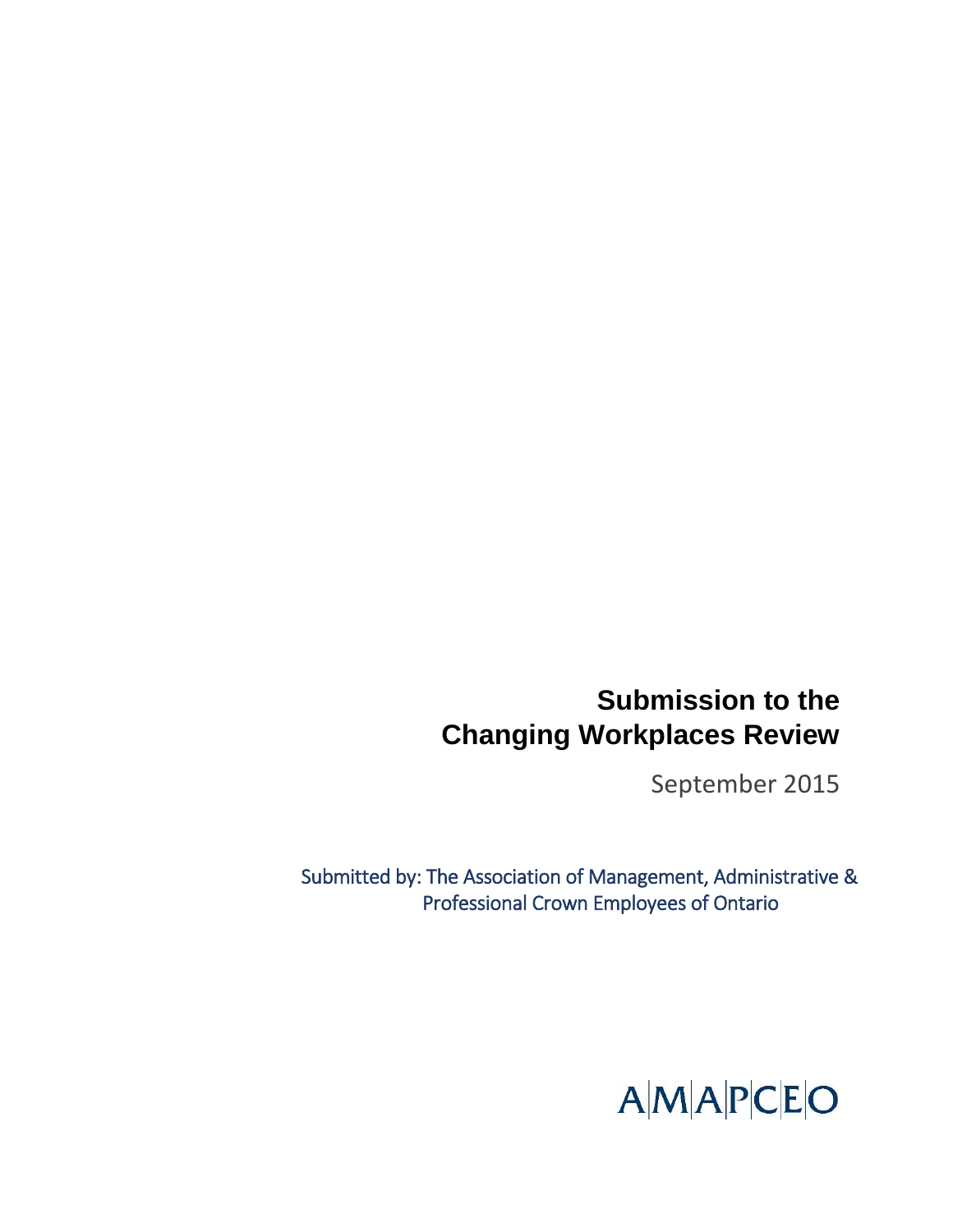# Table of Contents

|--|--|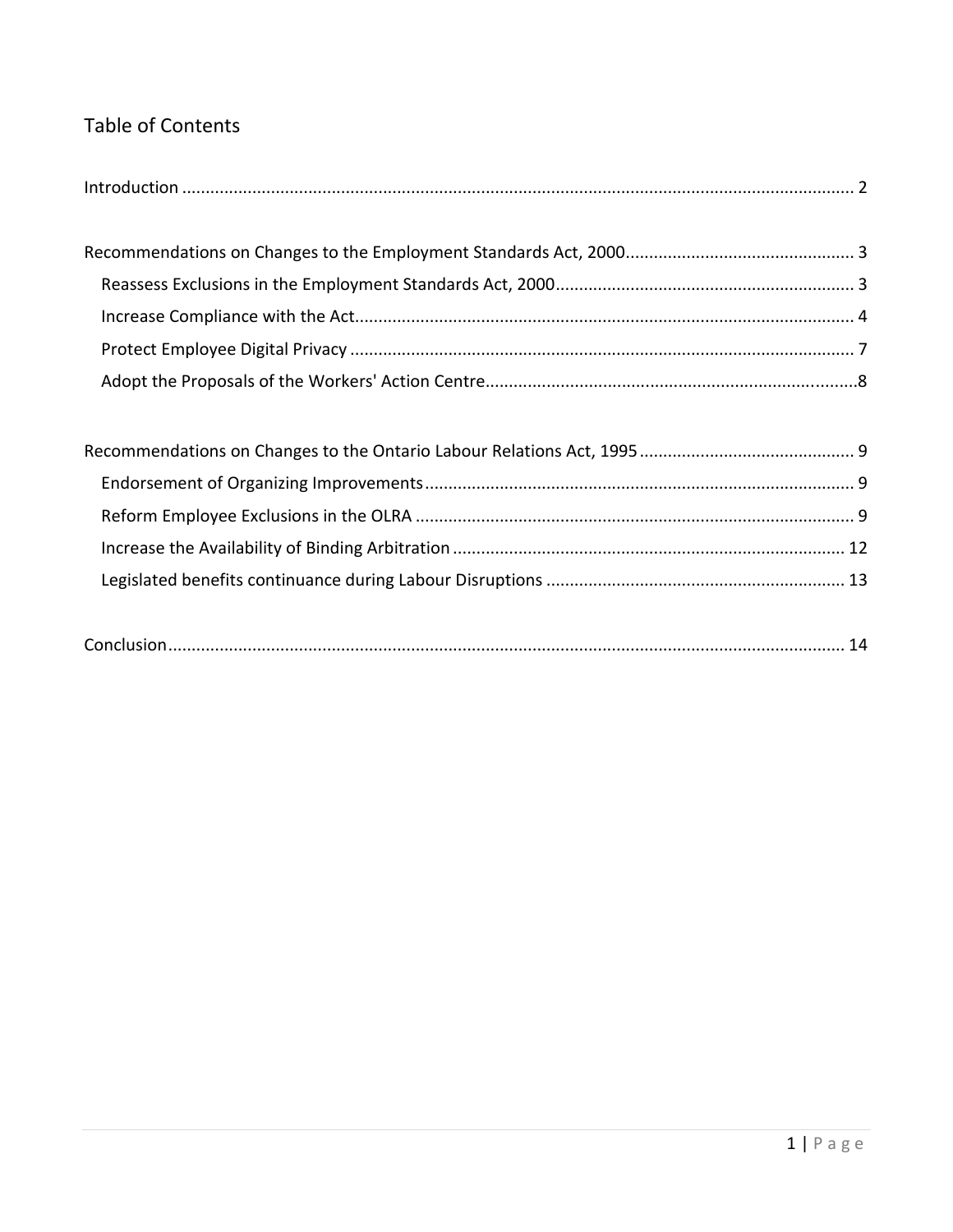# <span id="page-2-0"></span>A. Introduction

AMAPCEO is the second largest union representing employees in the Ontario Public Service. We have members in every ministry and in a number of agencies, boards and commissions working in over 130 communities across the province. We also represent employees at seven broader public sector agencies. In total, AMAPCEO represents over 12,000 employees, many of whom work in professional or supervisory roles.

The employees represented by AMAPCEO are far from the most vulnerable in Ontario. For the most part our members are professionals, are relatively well paid, and enjoy access to over time and vacation pay. They are all lucky enough to belong to a union.

The trends that have prompted the Changing Workplaces Review affect all workers in the province. Every worker, including those in AMAPCEO's membership, is impacted by transformations wrought by globalization, rapid technological change, and a restructured labour market. These changes are well documented and include, as examples, an increasing reliance on short term and temporary work relationships; an ongoing downward pressure on wage and benefits; and long-term declines in union density rates. Our members and their families experience these impacts in their work, their personal lives and their communities.

In our brief, we have touched on some of the broader reforms that will no doubt have been proposed by other worker organizations. These address areas such as the intolerably low level of compliance with the *Employment Standards Act*, 2000 (the ESA), and the urgent need for reforms aimed at improving the organizing capacity of bargaining agents under the *Ontario Labour Relations Act*, 1995 (the OLRA). However, we have also included several recommendations which draw on the unique experience of AMAPCEO and its membership. These include proposals that the Government reexamine and reduce the number of exclusions in both the ESA and the OLRA; that more be done to protect employee digital privacy; and that the Government adopt methods to increase the use of interest arbitration during labour disruptions.

The scope of the current review is wide ranging and presents a generational opportunity. We urge the Changing Workplace Review to go beyond addressing only those most pressing legislative deficiencies, or to simply recommend that previous reforms which may have produced unbalanced results be tempered. In order to ensure decent and secure employment in Ontario into the coming years, we ask that you also seriously consider those recommendations which seek fundamental, forward looking changes in both Acts.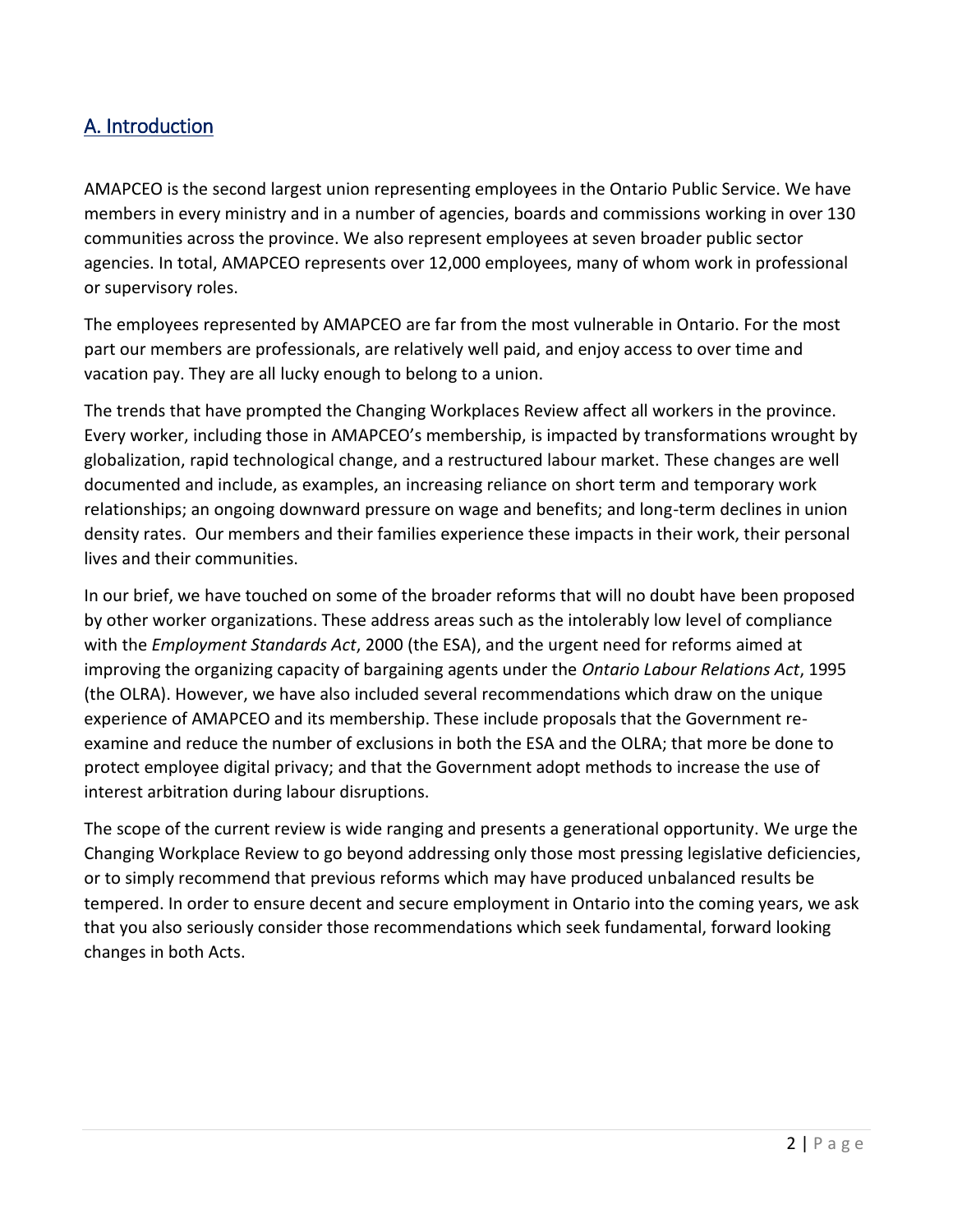# <span id="page-3-0"></span>B. Recommendations on Changes to the *Employment Standards Act, 2000*

# <span id="page-3-1"></span>*Eliminate or Reassess Exclusions in the Employment Standards Act, 2000*

The list of occupations that are subject to full or partial exclusion from the ESA's coverage is overwhelmingly long, practically confusing and unprincipled as a matter of policy. Taking as an example only the standard that applies to overtime pay, we find excluded from coverage (in a non-exhaustive list): fishing guides, landscape gardeners, swimming pool installers, mushroom growers, sod layers, keepers of furbearing mammals, taxi drivers, and information technology professionals. It seems reasonable to offer the conjecture that this particularly odd assortment of exclusions has much more to do with a lack of desire on the part of certain employers to pay overtime (not to mention successful lobbying efforts on the part of industry associations) as opposed to any sort of occupation-specific requirement.

Over time, various exclusions have steadily found their way into the Act and its regulations as barnacles might progressively attach themselves to the hull of a sea vessel. Currently, full exclusions include secondary students taking part in authorized work experience programs, holders of elected office in trade unions, police officers, and "any other prescribed individuals"; partial exclusions from ESA coverage exempt an extremely broad range of professionals<sup>1</sup> (among others) from the ESA's provisions regarding hours of work, overtime pay, minimum wage, public holidays, and paid vacation.<sup>2</sup>

For AMAPCEO, exclusion from the ESA impacts the overwhelming majority of our membership. Section 3(4) of the Act exempts employees of the Crown from much of the Act's protective provisions.<sup>3</sup> The justification for this partial exclusion from ESA coverage appears to be lost in the sands of time. As the essential guidebook to labour law in the Ontario Public Service has it:

*There is no clearly stated policy or rationale underlying the non-applicability of the other substantive positions to the Crown. Since the introduction of the Act in 1968, the various iterations of the ESA have always exempted the Crown and Crown employees from various provisions in the Act. A review of Hansard, since the first ESA was debated in the legislature, indicates that the issue of the applicability of the Act to the Crown or its employees has never received comment in any of the legislative debates. 4*

Hadwen *et al* go on to speculate that perhaps Crown employees were excluded owing to coverage under the *Public Service Act* or coverage under their respective collective agreements. 5

 $1$  O. Reg 285/01 s.2 provides exclusion for duly qualified or registered practitioners of architecture, law, professional engineering, public accounting, surveying, veterinary science, chiropody, chiropractic, dentistry, massage therapy, medicine, optometry, pharmacy, physiotherapy, and psychology.

<sup>2</sup> O. Reg. 285/01, s. 2.

<sup>3</sup> *Employment Standards Act, 2000*, R.S.O. 2000, c.41 s. 3(4).

<sup>4</sup> Timothy Hadwen *et al.*, *Ontario Public Service Employment & Labour Law*, (Toronto: Irwin Law, 2005) at 330. 5 *Ibid.* at 331.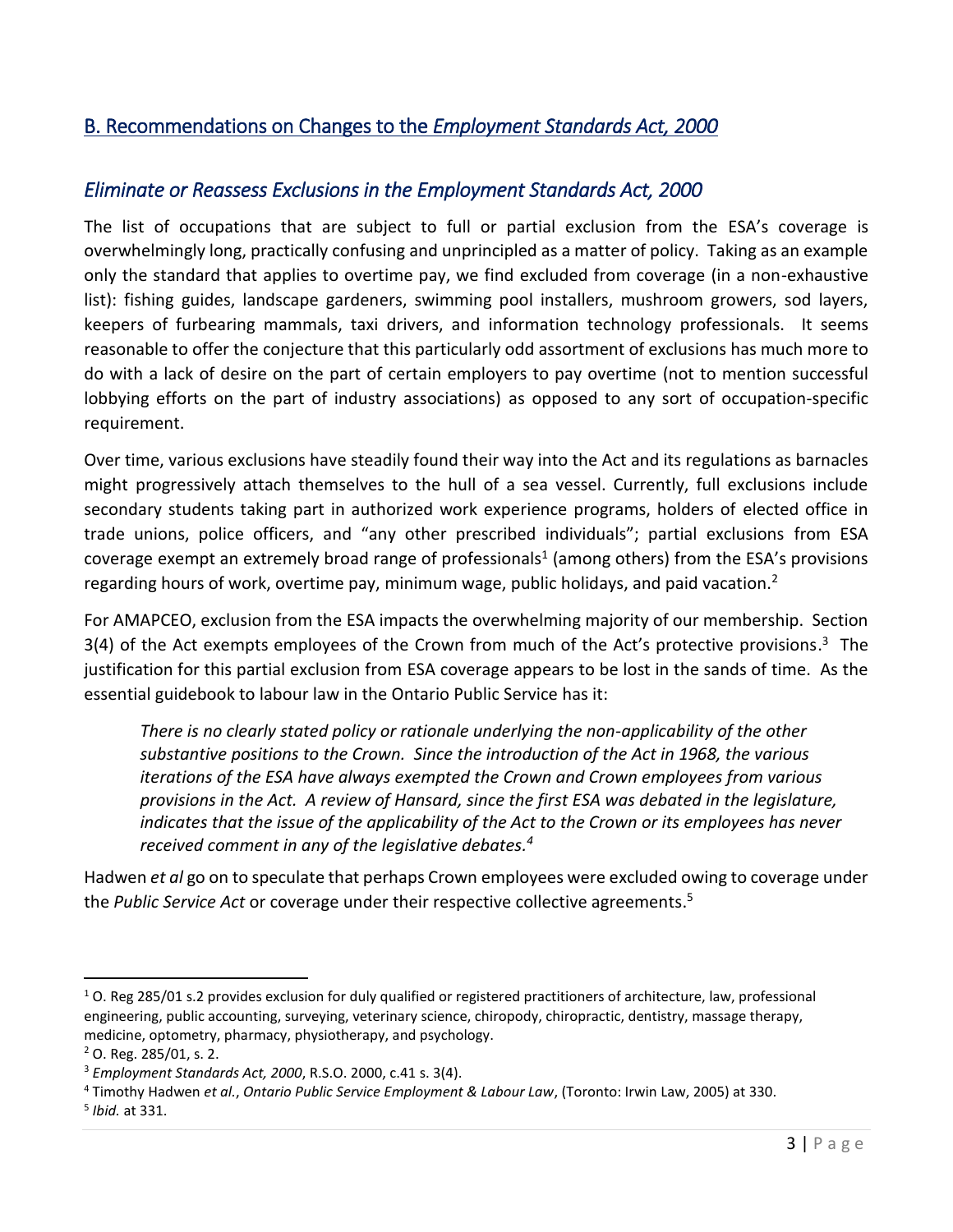Whatever the provenance of the exclusion from certain of the ESA's protections, these exclusions do from time to time —despite the existence of collective agreements and other legislation—expose Crown employees to harm. A case in point concerns AMAPCEO members working for the Ontario Public Service (OPS) on fixed-term contracts. In our 2012 bargaining round, the government-as-employer engaged in a rather punitive type of hard bargaining. Not content to merely enforce the government's austerity agenda, the government-as-employer demanded a variety of pernicious concessions, some of which resulted in our fixed-term (i.e. contract/non- permanent) members being required to cede such a significant number of paid days off that they fell below the two-week threshold set out in section 33(1) of the *ESA*. Falling, as it does, in Part XI of the Act, these Crown employees were not covered by this section. Thus, many AMAPCEO members found themselves enjoying less than the legislated minimum amount of vacation, while employed for a government that ostensibly championed this standard.

In short, the current level of exclusions is simply absurd. The animating intent of the *ESA*, as an archival analysis by Professor Mark Thomas of York University convincingly demonstrates, is to provide a set of minimum standards to govern Ontario workplaces by providing a floor beneath which one's working conditions may not fall.<sup>6</sup> While it is possible some discrete exemptions from the ESA's reach have a sound policy basis, it is abundantly apparent that many no longer do, if they ever did. They should therefore be eliminated.

### **Recommendation #1**

Given that the *ESA* is meant to provide minimum workplace standards, eliminate exclusions from its coverage.

In the alternative, if there are to be any exclusions, the Ontario government should undertake a review of all current exclusions with a view to reducing the total amount. If there are to be any occupations excluded, there must be a rational public policy basis for the exclusion. This basis must have its grounding in some essential public interest aspect of the occupation in question, as opposed to, for instance, the convenience of the employer, or the lobbying capacity of a given industry group.

### <span id="page-4-0"></span>*Increase Compliance with the Act*

 $\overline{a}$ 

Worker's advocates and the law reform community have spoken with unanimity: employer compliance with the Act's provisions remains intolerably low.<sup>7</sup> In AMAPCEO's submission, any recommendations made by the current review must be accompanied by proposals aimed at improving enforcement, lest they risk being delegitimized by chronic employer non-compliance with the Act.

<sup>6</sup> Mark Thomas, "Setting the Minimum: Ontario's Employment Standards in the Postwar Years, 1944-1968" (2004) 54 Labour/Le Travail 49 at 77.

<sup>7</sup> See Leah F. Vosko, *et al.* "New Approaches to Enforcement and Compliance with Labour Regulatory Standards: The Case of Ontario, Canada" (Toronto: Law Commission of Ontario, 2011).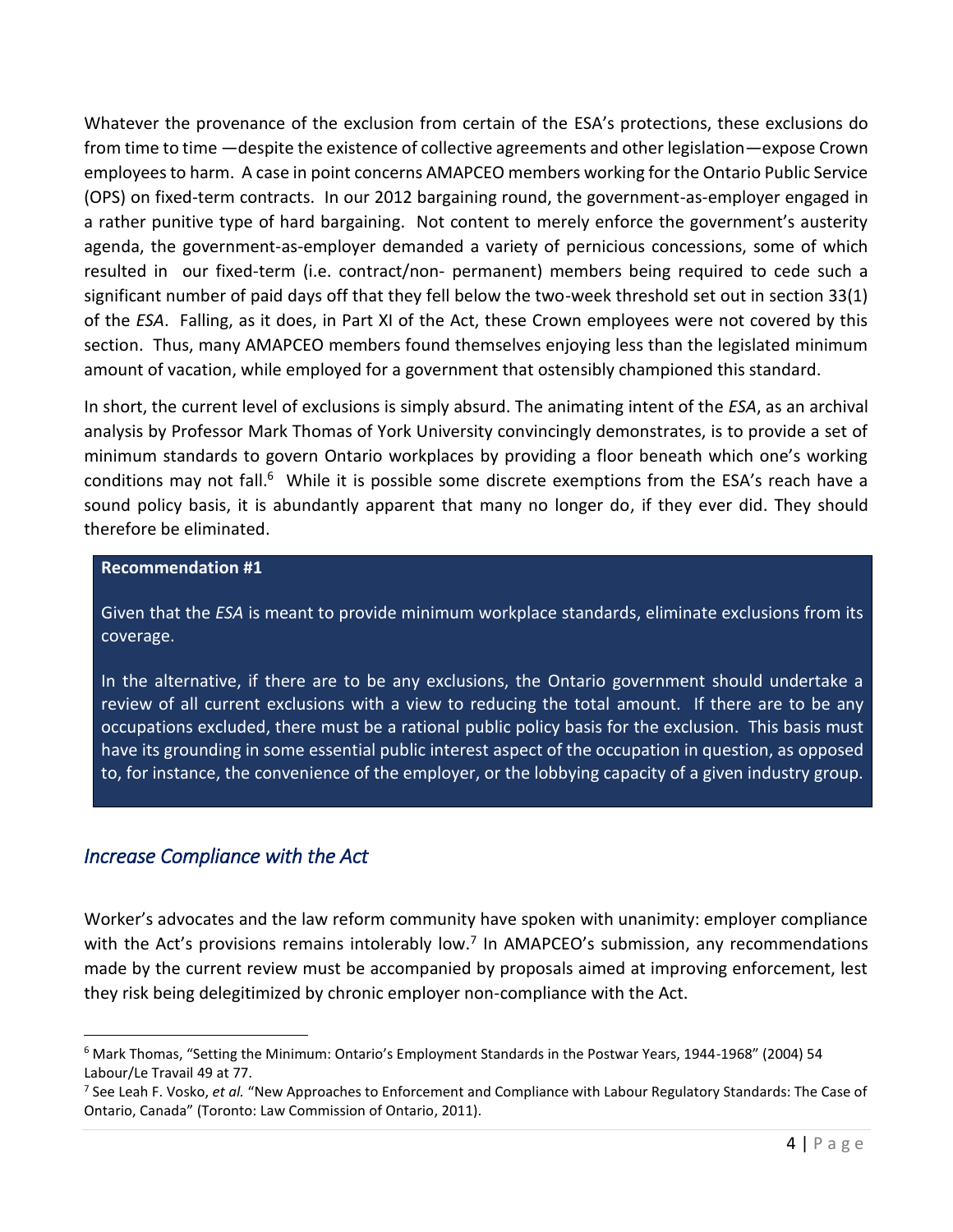The ESA has traditionally relied on an enforcement model wherein investigations are generated by individual complainants. This is problematic insofar as it places the onus of policing law breaking employers upon those same employees who are vulnerable to them within their existing employment relationship. In Ontario, the *Open for Business Act*, 2010 has made matters worse by foisting the additional requirement upon complainants that they must address complaints with their employer prior having investigatory services provided by the Ministry. This approach ignores the inherent power imbalance between employers and employees which is at the very core of what the Act seeks to address.

**Recommendation #2**

Repeal the requirement that employees must address employment standards concerns with their employer prior to initiating an MOL complaint.

A wholly reactive approach to enforcement system naturally tends to discourage complaints from employees who remain in an active employment with their employer. Moreover, by relying on individual employees to initiate a complaint, the province is essentially guaranteed a haphazard approach to enforcement where investigations are determined by the fortitude and resources available to potential complainants. Recently, the Ontario government appears to have at least initially accepted the logic of increasing strategic approaches to investigations aimed at maximizing compliance and addressing newly developing forms of work organization. In doing so, they appear to have taken the counsel of many notable academics, the Law Commission of Ontario and members of the worker advocate community.<sup>8</sup> We urge the Review to recommend the expansion of the province's efforts to implement proactive model in tandem with the individual claims process, which continues to be a necessary and valuable public resource for workers.

#### **Recommendation #3**

 $\overline{a}$ 

Immediately implement an expanded system of proactive employment standards investigations.

Proactive inspections should include inspections of employers found to have violated the Act against a single complainant in order to ensure compliance with other current employees. Initiate a thirdparty complaints hotline which could trigger proactive investigations.

Proactive enforcement should be supported by a policy infrastructure alert to changes in the labour market and trends in employment, and enhanced via consultation with workers and worker advocate organization regarding particularly problematic sectors and practices.

Enforcement of the Act is not currently backstopped by a sufficiently resourced administrative system. While the public is well served by the civil servants responsible for the enforcement program, chronic

<sup>8</sup> Law Commission of Ontario. *Vulnerable Workers and Precarious Work* (2012) Toronto.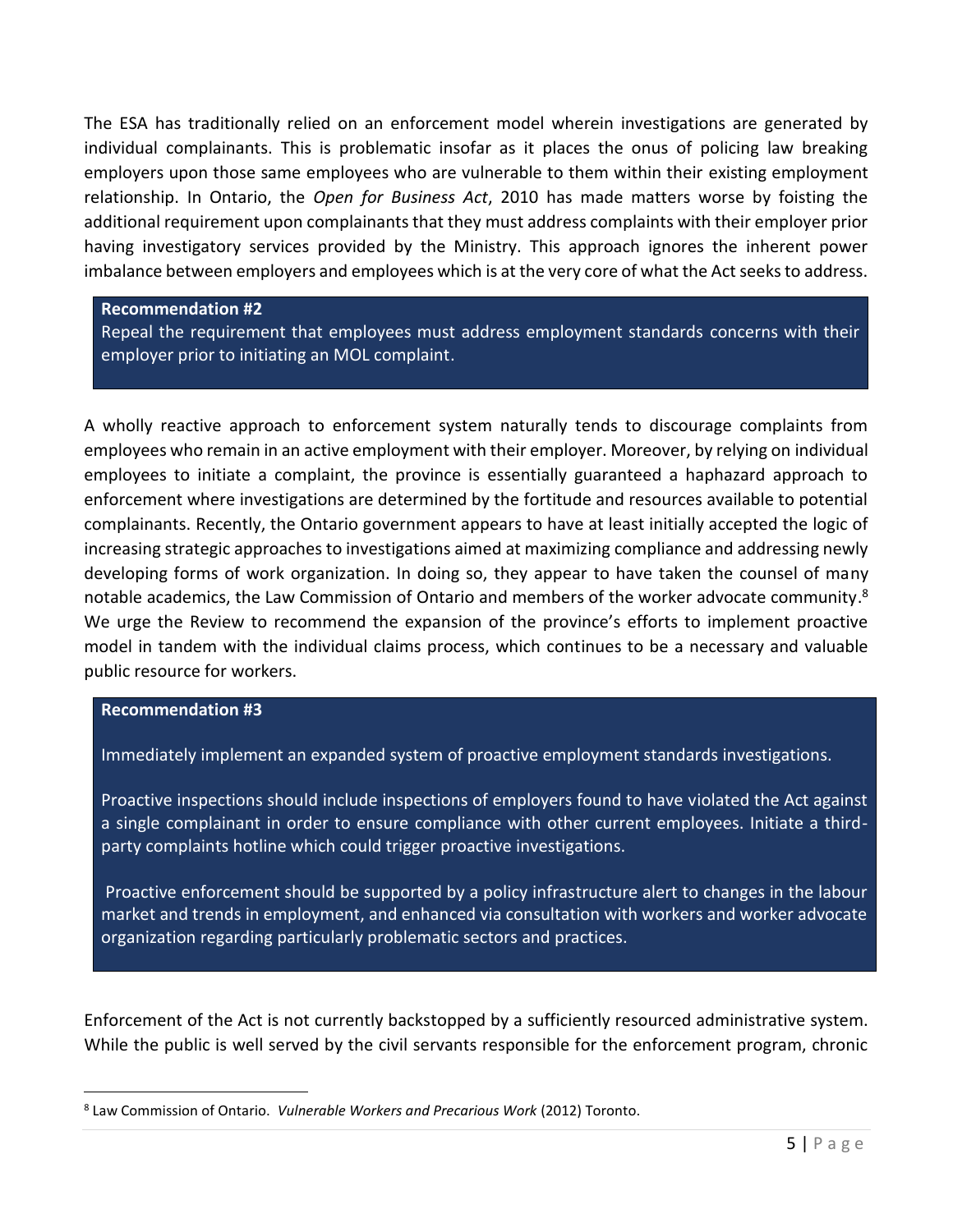backlogs in individual investigations have become notorious. 9 Increased funding, albeit temporary, was partially successful in combating backlogs following the striking of a provincial taskforce in 2010, but it was only in 2013 that the Province allocated \$3 million in permanent funding for proactive employment standards enforcement. This measure fell well short of the \$10 million in permanent funding the Ontario government had promised as part of its poverty reduction strategy in 2008. <sup>10</sup> Unsurprisingly, many of the employees hired as a result of the 2013 funding were assigned to assist in clearing the persistent individual claims backlog.

Recently, the government has removed the previous \$10,000.00 cap that applied to lost wage claims, and increased the limitation period for making complaints with the MOL. These latter measures, while sensible, were not accompanied with the appropriate permanent staffing improvements to offset the increased caseload which inevitably resulted. Funding is therefore necessary not only to implement the proactive system of enforcement recommended above, but to ensure the current over-burdened claims system is made sustainable. This need will of course be even more acute should this Review make recommendations which would have the effect of increasing demands upon the Ministry of Labour (MOL) enforcement program.

### **Recommendation #4**

Provide significant new permanent funding to implement expanded proactive investigations, eliminate any remaining individual claims backlog, and prevent such backlogs from occurring in the future.

Under the traditional model, employers are rarely penalized for infractions. Thus, even in the uncommon situation where an employer is the subject of an investigation as a result of an employee complaint, the only penalty is that they will likely face is an order to pay what they were originally obliged to. One method of combating this problem would be to recommend the adoption of a more stringent set of increased fines to act as a deterrent to non-compliance. In addition, AMAPCEO recommends the Government consider reducing the public cost of investigations by requiring employers who violate the Act to bear the cost of investigations and inspections. This would not only have a deterrent effect on employers tempted to breach the Act, but would assist in alleviating the cost pressures of maintaining a sustainable and effective enforcement program.

#### **Recommendation #5**

<sup>9</sup> See Law Commission of Ontario*, ibid*; Workers' Action Centre, *ibid.* pg. 35; Gellatly, Grundy, Mirchandani, Perry, Thomas and Vosko, "'Modernizing' Employment Standards? Administrative Efficiency, Market Regulation, and the Production of the Illegitimate Claimant in Ontario, Canada" (2011) Annual Meeting of the Canadian Political Science Association, Waterloo, Ontario.

<sup>10</sup> Government of Ontario. *Breaking the Cycle: Ontario's Poverty Reduction Strategy*, pg. 22. 2008.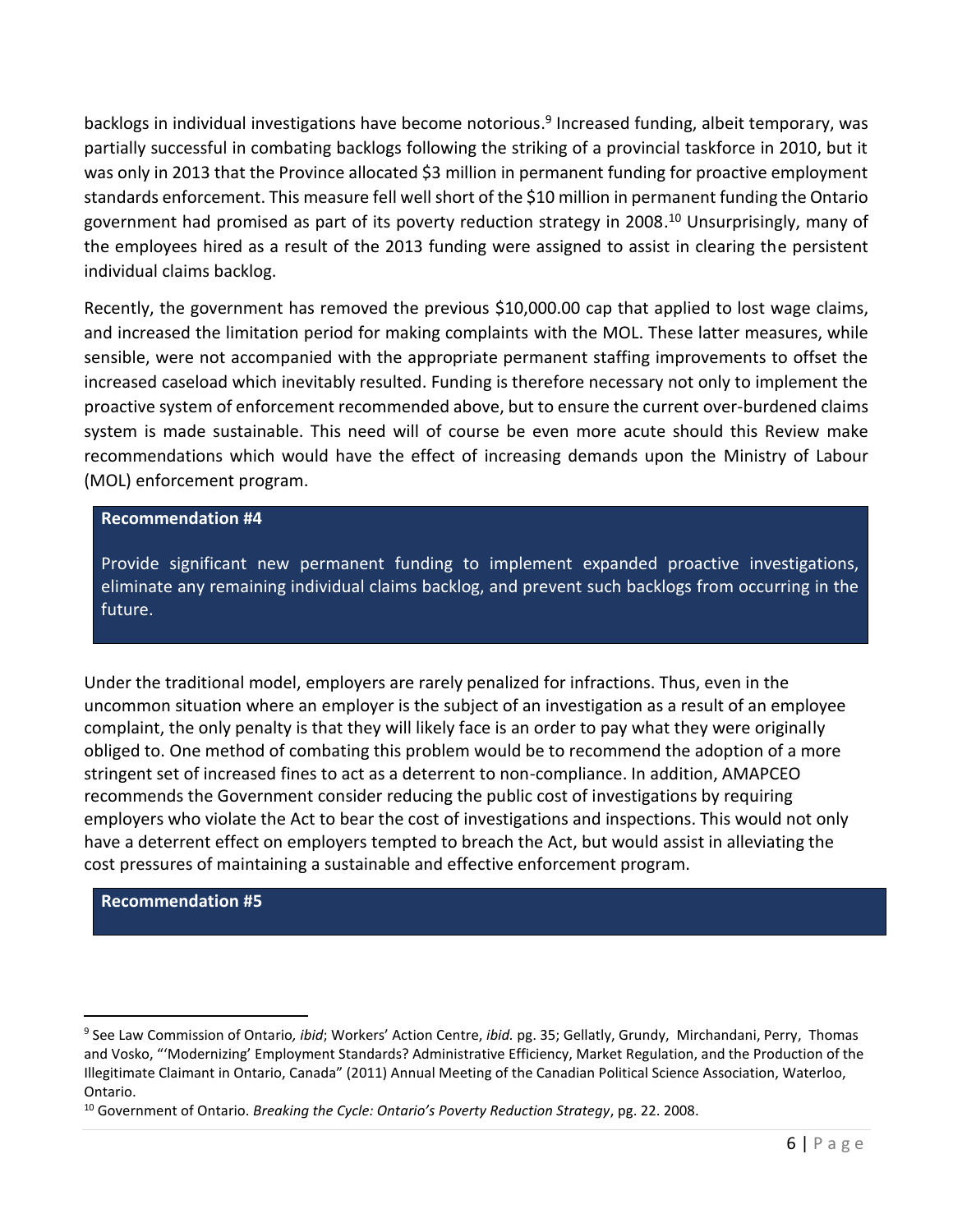Establish increased set fines for employers found to be in violation of the Act and require employers to fund the cost of investigations that result in findings of significant non-compliance. Use any monies collected from fines and investigations costs to support the enforcement program.

# <span id="page-7-0"></span>*Protect Employee Digital Privacy*

Many observers have noted that there is a gap in Ontario's employment laws as they relate to employee privacy.<sup>11</sup> Currently, only federally regulated workers in the province enjoy any kind of statutory privacy code during the course of their employment. Over the past 20 years, the use of and reliance on digital communication such as e-mail, inter/intranet use and various forms of social media in Ontario's workplaces has increased dramatically. Correspondingly, employers now find themselves in the unregulated possession of troves of both work related and personal employee information. Much of this information may be reasonably construed as intimate and touches, as described by the Supreme Court of Canada, on "the biographical core" of the employee.<sup>12</sup>

AMAPCEO's membership depends on and is expected to routinely participate in a range of digital communications in the workplace. They, like most workers in the province, are hugely vulnerable to the aforementioned regulatory gap. The growing problem of diminished employee workplace privacy is too consequential to left to be filled in via an unpredictable patchwork of common law and arbitral jurisprudence. For this reason, we urge the Changing Workplace Review to recommend the adoption of an employee workplace privacy code, enshrined within the ESA.

There is precedent within the *ESA* to regulating the legitimate privacy concerns confronting employers and employees. For example, Part XVI of the Act (Lie Detector Tests) has for decades unproblematically protected workers from the use of intrusive and unreliable lie detectors by their employers. This approach to protecting one element of employee privacy, of course, seems spartan when compared against the kinds of highly sensitive employee information employers may now regularly avail themselves with limited statutory guidance or limitation.

The adoption of a workplace privacy code may require further study and consultation prior to implementation. However, we recommend as a starting point, the ESA could draw from the "ground rules" established by the Office of the Privacy Commissioner of Canada in relation to federal employer's PIPEDA obligations.<sup>13</sup> They might include the following basic rules:

**1.** Employers must say what kinds of information it collects from employees, why this information is collected, and how it will be used;

<sup>11</sup> See *e.g.* D. Michaluk, "The Limits of the Application Game – Why Employee Privacy Matters". Hicks Morley Hamilton Stewart Storie LLP.

<sup>12</sup> *R. v. Cole*, 2012 SCC 53, [2012] 3 S.C.R. 32, at para. 2.

<sup>&</sup>lt;sup>13</sup> Privacy Toolkit: Canada's Personal Information Protection and Electronic Documents Ac. Officer of the Privacy Commissioner of Canada (2014). Accessible at: https://www.priv.gc.ca/information/pub/guide\_org\_e.pdf.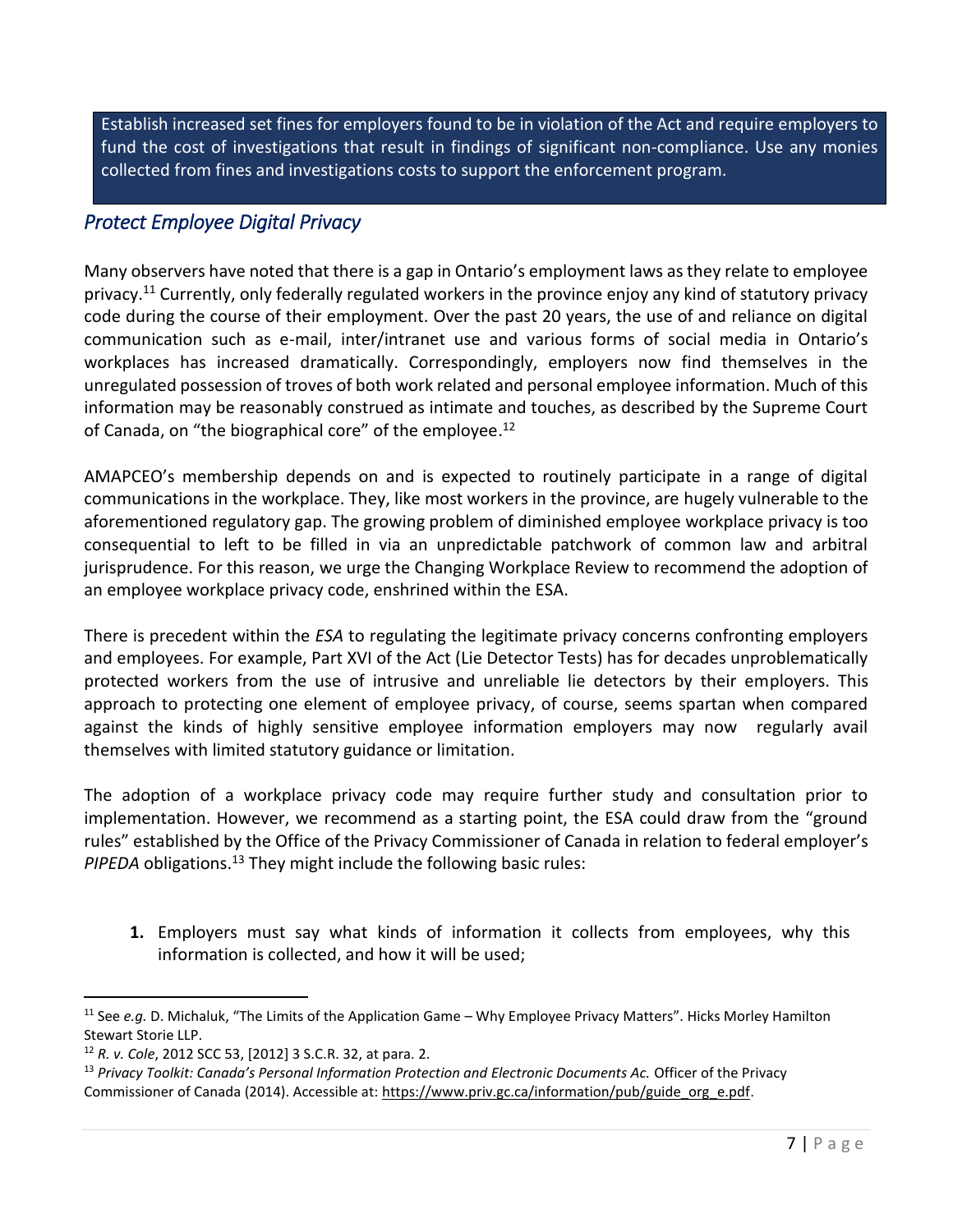- **2.** Employers collection and use of personal employee information must be subject to informed employee consent;
- **3.** Personal employee information should be collected by Employers only for a stated purpose, and must be collected fairly and lawfully;
- **4.** Employee personal information should only be kept for as long as it is needed to meet the stated purpose for collection;
- **5.** Employees should have venues through which to access the personal information their Employers collect, and be provided with mechanisms to challenge the accuracy or completeness of this information;
- **6.** Exceptions to the above principles should be made when Employers are legally required to use or disclose personal information for other purposes.

### **Recommendation #6**

The Ontario Government should undertake the study and adoption of a workplace privacy code in the ESA that encompasses some of the baseline protections set out above.

### *Adopt the Proposals of the Workers' Action Centre*

The rise of low wage and precarious work in Ontario has been epidemic. Even in the Ontario Public Service, which portrays itself as a "model" employer in the province, there has been a troubling increase in reliance on temporary help agency workers contracted into the workplace. <sup>14</sup> While these workers often perform the same tasks as AMAPCEO members, they are contingent, receive lower wages, and receive none of the benefits or protections of our Collective Agreement.

AMAPCEO has reviewed the recommendations of the Workers' Action Centre in their report *Still Working on the Edge: Building Decent Jobs From the Ground Up. <sup>15</sup>* We are in agreement with the Workers' Action Centre that the *Employment Standards Act, 2000* (*ESA*) requires comprehensive reform in order to adequately protect low-wage and precarious workers in Ontario. In our view, the proposals set out in this report would help address many of the key problems flowing from the current iteration of the Act. We urge the Review to consider them thoroughly.

#### **Recommendation #7**

 $\overline{a}$ 

Except where modified by our specific recommendations above, AMAPCEO endorses the recommendations of the Workers' Action Centre and urges the Changing Workplace Review to provide due consideration to them.

<sup>&</sup>lt;sup>14</sup> See Chapter 3.14 of the 2005 Annual Report of the Office of the Ontario Auditor General, accessible at: [http://www.auditor.on.ca/en/reports\\_en/en05/en\\_2005%20AR.pdf.](http://www.auditor.on.ca/en/reports_en/en05/en_2005%20AR.pdf)

<sup>&</sup>lt;sup>15</sup> Gellatly, M. *Still Working on the Edge: Building Decent Jobs From the Ground Up* (2015) Workers' Action Centre.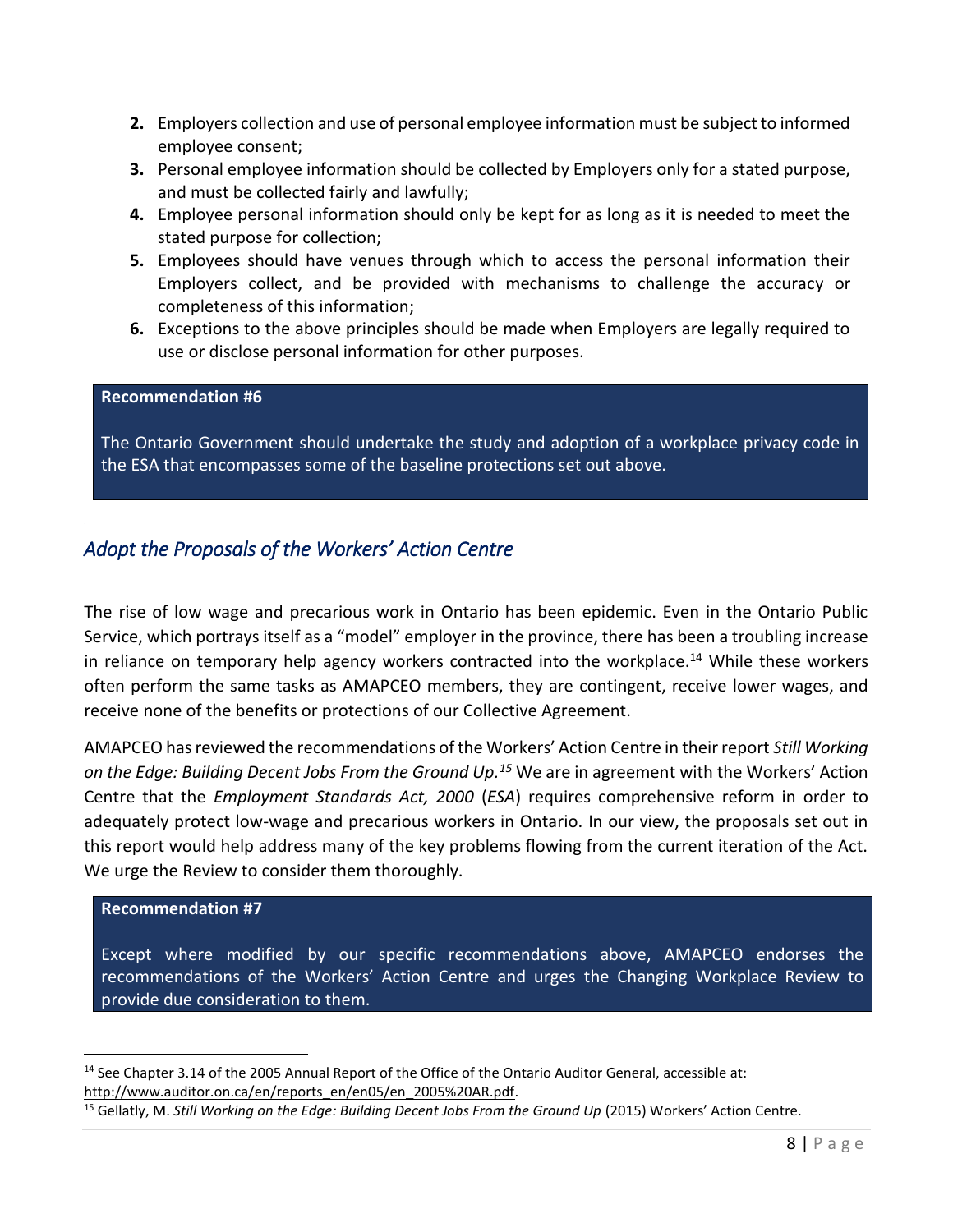# <span id="page-9-0"></span>C. Recommendations on Changes to the *Ontario Labour Relations Act*, 1995

# <span id="page-9-1"></span>*Improve the Organizing Provisions of the OLRA*

AMAPCEO joins with other labour organizations and bargaining agents in imploring this Review to propose changes that would facilitate union organizing, in addition to reversing some of the more unbalanced reforms of the Harris government. It is without question that these reforms have accomplished their objective of diminishing the organizing capacity of unions in Ontario and decreasing union density.<sup>16</sup> The ability of a worker to join a union and participate in collective bargaining continues to act as a significant check against the rise of low wage and precarious work. For this reason, we urge the review to consider the changes set out below.

### **Recommendation #8**

Improve the ability for unions to organize by making the following changes:

- Re-establish card-based union certification (Card-Check);
- Mandate the early disclosure of employee lists to unions seeking to organize a workplace;
- Improve interim reinstatement processes for union organizers during and following organizing drives;
- Introduce neutral and off-site voting for any certification votes.

# <span id="page-9-2"></span>*Reform Employee Exclusions in the OLRA*

At present, the OLRA deprives many employees in Ontario of the right to join a union. Over the years, these exclusions to the Act have developed out of concern for a variety of public policy rationales. However, especially over the last 15 years, the protections afforded to employees and their unions under the *Canadian Charter of Rights and Freedoms* have matured and expanded<sup>17</sup>. Statutory amendment is required in order for the OLRA to stay in step with Charter values which were not yet fully developed during previous phases of labour relations reform in Ontario. It is no longer appropriate for the

 $\overline{a}$ <sup>16</sup> See, for example, S. Slinn, "An Empirical Analysis of the Effects of the Change from Card-Check to Mandatory Vote Certification" (2004) *Canadian Labour and Employment Law Journal*, Vol. 11, pp. 259-301.

<sup>17</sup> Beginning in *Dunmore v. Ontario (Attorney General)*, [2001] 3 S.C.R. 1016, 2001 SCC 94; continuing in *Health Services and Support – Facilities Subsector Bargaining Assn. v. British Columbia*, [2007] 2 S.C.R. 391, 2007 SCC 27; and see more recently *Saskatchewan Federation of Labour v. Saskatchewan*, 2015 SCC 4, [2015] 1 S.C.R. 245.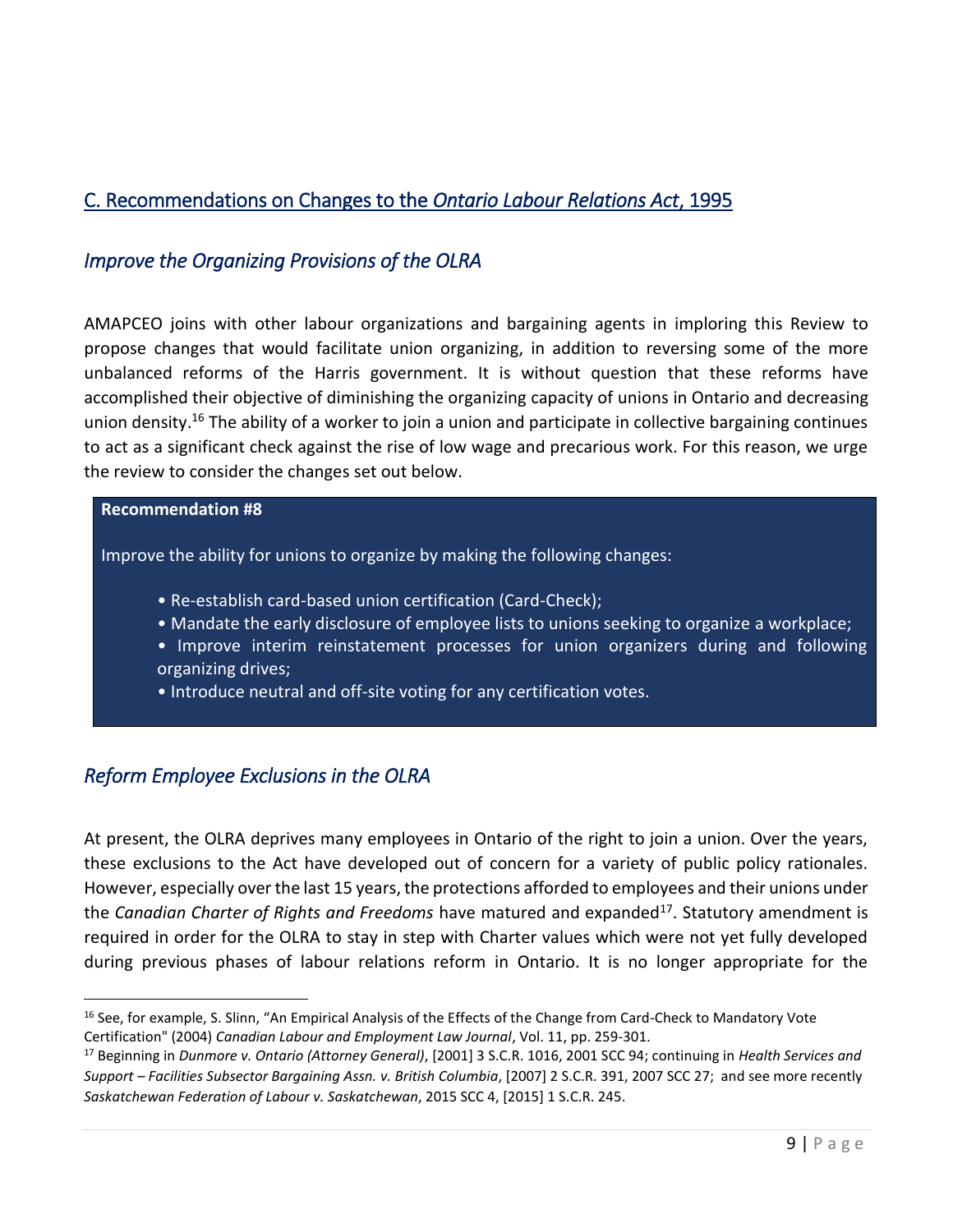government to preference its discrete policy interests over the right of Ontarians to join together and participate in collective bargaining with their employer.

Of particular concern to AMAPCEO are those workers who are excluded from the Act without the provision of an alternative legislative route to collectively bargaining with their employer. The occupations excluded are wide-ranging and include lawyers, architects and doctors<sup>18</sup> alongside domestic workers, hunters and trappers and horticulturalists<sup>19</sup>. To be sure, some members of this group (for example, doctors and judges) have been able to leverage the bargaining power inherent in their professions in order to organize effective collective bargaining relationships with the government, notwithstanding their exclusion from the OLRA. However, for many of the excluded occupations (for example, domestic workers and horticulturalists) this type of organizing is a practical impossibility. In any case, in our submission the above exclusions are unnecessary, punitive and may well be inconsistent with the Charter. The Review should propose the deletion of them from the Act.

#### **Recommendation #9:**

Abolish the occupational exclusions in s.1(3)(a) and s.3 of the Act which are not already subject to a separate collective bargaining regime.

Beyond those exclusions which are premised on employment in a specific occupation, the OLRA also contains exclusions for any employees who exercise managerial functions or are "employed in a confidential capacity in matters related to labour relations"<sup>20</sup>. At present, the Ontario Public Service contains more than 10,000 excluded managerial or confidential employees<sup>21</sup>. The same is true in large employers across Ontario's public and private sectors. AMAPCEO urges the Review to recommend amendments to the Act designed to better facilitate access to collective bargaining for employees, notwithstanding their exercise of managerial functions.

Justifications for the managerial and confidential exclusions in the Act have been premised upon the avoidance of conflict of interests. The conflicts traditionally identified are twofold. The first is the conflict which might arise if those employees tasked with implementing labour relations are placed in a bargaining unit they are to supervise and negotiate with on behalf of the employer. In addition, managerial exclusions have been justified owing to a second, more amorphous conflict of interest that suggests employer require a supervisory cohort of employees that are kept free from a divided loyalty as between their employer and their bargaining agent.

AMAPCEO's experience as a bargaining agent demonstrates that this latter justification is rooted in outdated conceptions of how collective bargaining operates in the modern workplace. In our experience, employers are not deprived of staff who can provide them with effective managerial

 $18$  Excluded in s.1(3) (a) of the OLRA.

<sup>19</sup> Excluded in s.3 of the OLRA.

 $20$  s.1(3)(b) of the OLRA.

<sup>21</sup> Excluded by nearly identical language in s.1.1(3) of the *Crown Employees Collective Bargaining Act, 1993*.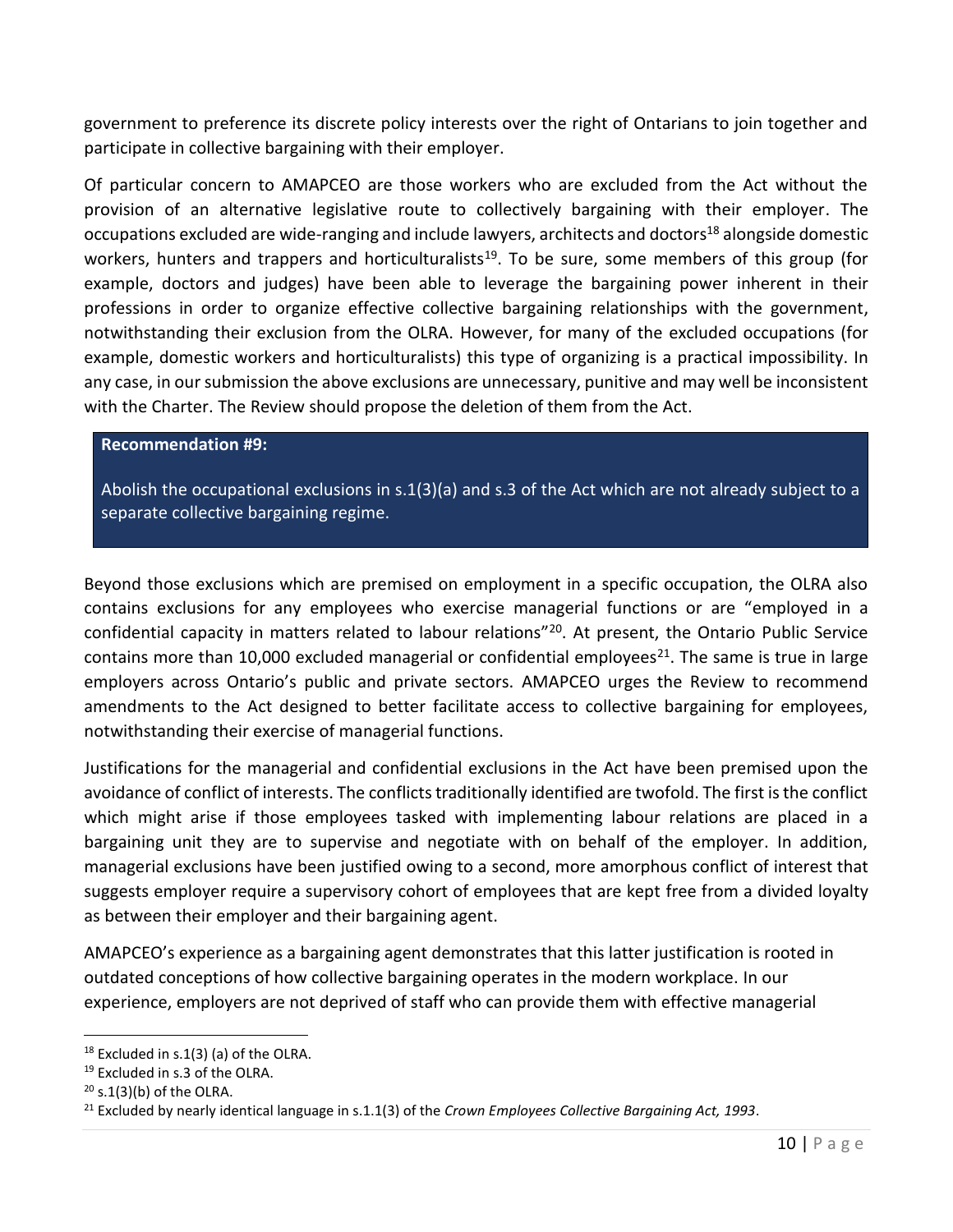services when those staff also engage in collective bargaining on their own behalf. Simply put, the antiquated presumption that membership in a trade union subverts the loyalty and integrity of managerial employees is no longer a sufficient basis upon which to disallow them the exercise of their freedoms of association.

Statutory reform to address this issue is necessary as Ontario's labour relations jurisprudence has, over time, taken a relatively broad approach - at least as compared to the federal jurisdiction - to applying the managerial exclusion.<sup>22</sup> We therefore recommend that these exclusions be abolished, and that managerial and confidential staff be treated as employees under the Act. However, in addition, we recommend the Review consider the adoption of a new process that would apply to managerial and labour relations staff who may seek to be represented by a bargaining agent.

In our submission, new statutory guidance should be put in place which emphasizes that these employees should be permitted, to the greatest extent possible, to access collective bargaining. At the same time, the Act should acknowledge the potential for conflicts of interest that may burden employers if certain individuals were to be placed in the same bargaining unit, or trade union, as the employees they supervise. For example, a similar type of provision to that which currently applies to security personnel<sup>23</sup> might be put in place for managerial employees. Such a provision could proscribe that where the Board determines that a conflict of interest indicates that these employees are unsuitable for entrance into a mixed bargaining unit, they should be required to organize within another trade union altogether. Alternatively, the Review could consider the adoption of more explicit rules to be applied by the Board regarding which employees may appropriately be placed within a managerial/confidential bargaining unit without frustrating the ability of an employer to operate. In the further alternative, the Review could consider proposing a new type of exclusion which would apply only to the most senior level of management, or those individuals who act as the "controlling mind" for organizations as whole.

Regardless of whatever form an amendment ultimately takes, we ask that the Review promote modifications to the Act that recognize that the number of managerial employees in Ontario currently excluded from collective bargaining is unnecessarily high, and should be refocused to facilitate the engagement of Charter-protected associational rights.

<sup>&</sup>lt;sup>22</sup> For example, in the federal jurisdiction, the Canadian Industrial Relations Board has historically rooted its interpretation of a similar exemption in "the presumption that individuals who wish to exercise and bargain collectively are entitled to such rights" and taken strong notice of the Canadian government's various commitments to freedom of association. It may be noted that the narrow approach taken in the federal jurisdiction has yet to present the kinds of labour relations problems that a broadly applied exclusion would purportedly avoid.

 $23$  Currently, s.14 of the OLRA provides employers with a process under which they may ask that a union satisfy the Board that the inclusion of security personnel into a "mixed" bargaining unit with regular employees would not create a conflict of interest. If this onus is not met, the Board will not certify the mixed unit.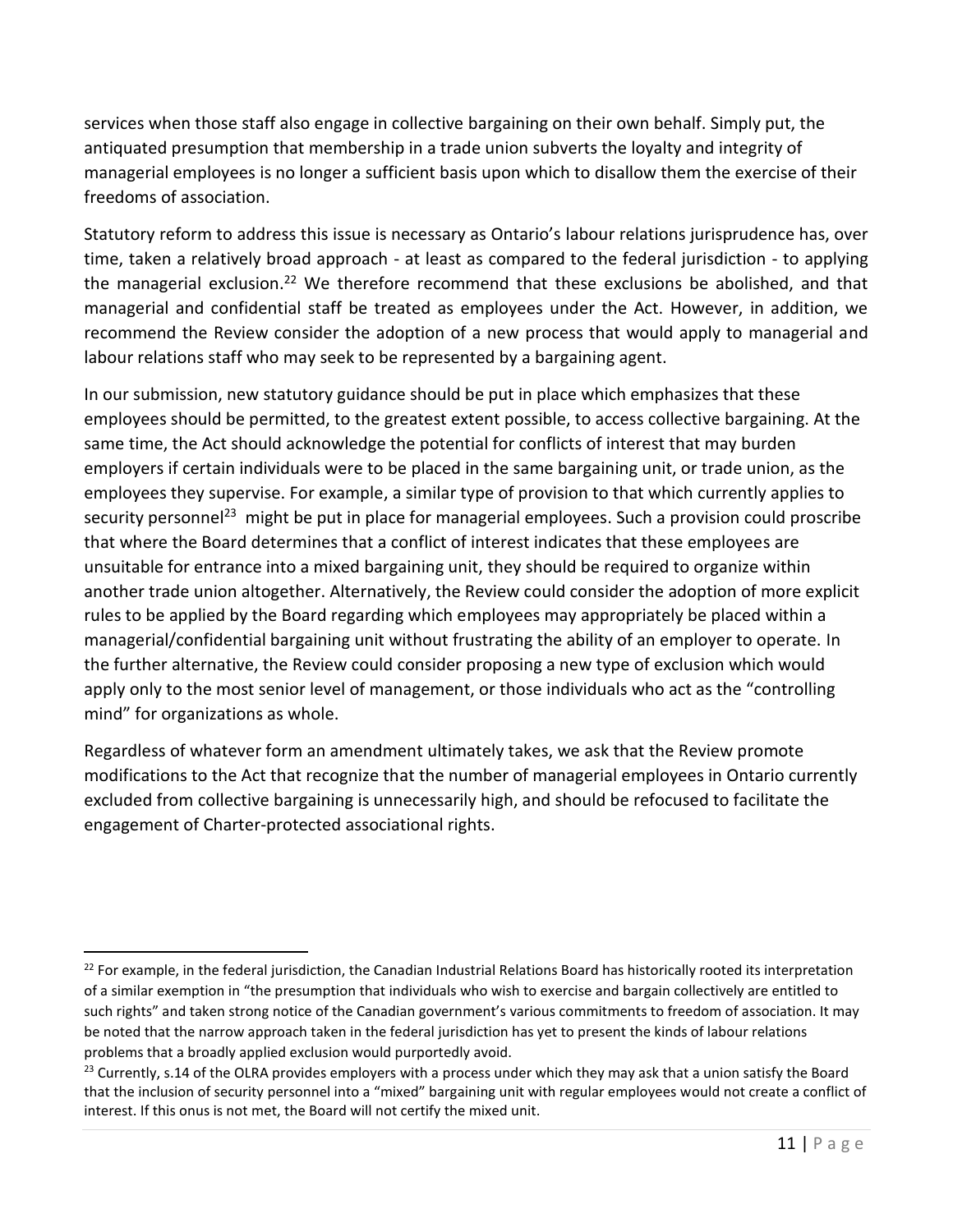### **Recommendation #10**

Remove the managerial and confidential exclusions. Consider the introduction of new provisions to facilitate the entry of managerial staff into collective bargaining relationships with their employer, while addressing potential conflict of interest concerns that may result.

### <span id="page-12-0"></span>*Increase the Availability of Binding Arbitration*

Historically, AMAPCEO's membership has voiced near-unanimous support for adopting some form of interest arbitration in both the civil service and in the broader public sector. We would urge that the Review take the opportunity to advance the use of independent interest arbitration in the province's main labour relations statute.

Several recent labour relations trends in both the private and public sectors suggest that the increased use of independent binding interest arbitration could help better resolve impasses in collective bargaining. In the private sector, it has been observed that in the globalized economy, larger international employers have become more comfortable with the tactic of "starving out" local workforces in order to extract dramatic concessions at the negotiating table<sup>24</sup>. This has led to several notable work stoppages in Ontario, and devastating consequences for employees.<sup>25</sup>

In the public sector, we have taken notice of the fact that employers are displaying an increased willingness to threaten the imposition of terms and conditions on their employees as an alternative to traditional lock outs<sup>26</sup>. In our view, the threat of such actions is an inappropriate circumvention of the bargaining agent and works to undermine positive labour relations.

In both of the situations described above, access to interest arbitration has the potential to achieve balanced bargaining outcomes without a resort to the kinds of sanctions which are disruptive for employers, employees and the public.

One method to accomplish this would be for Ontario to adopt a similar provision as already exists in s.87.1 of Manitoba's *Labour Relations Act<sup>27</sup>*. The Manitoba provisions provides their labour board, upon application by an employer or union, with the power to terminate an existing strike or lockout and settle

 $24$ See, for example, Stanford, J. "Management has warmed to work stoppages". The Globe and Mail.

<http://www.theglobeandmail.com/globe-debate/management-has-warmed-to-work-stoppages/article4241512/>

<sup>&</sup>lt;sup>25</sup> For example, employees at Crown Holdings recently ratified a concessionary agreement following a 22-month long strike. See also Olive, D. "Why Caterpillar has the upper hand in London plant lockout" Toronto Star, Jan. 3, 2012.

[http://www.thestar.com/business/2012/01/03/olive\\_why\\_caterpillar\\_has\\_the\\_upper\\_hand\\_in\\_london\\_plant\\_lockout.html](http://www.thestar.com/business/2012/01/03/olive_why_caterpillar_has_the_upper_hand_in_london_plant_lockout.html) <sup>26</sup> The City of Toronto and the University of Windsor are two public employers who have recently made use of this threat in negotiations with their bargaining agents.

<sup>27</sup> *The Labour Relations Act*, C.C.S.M. c. L10.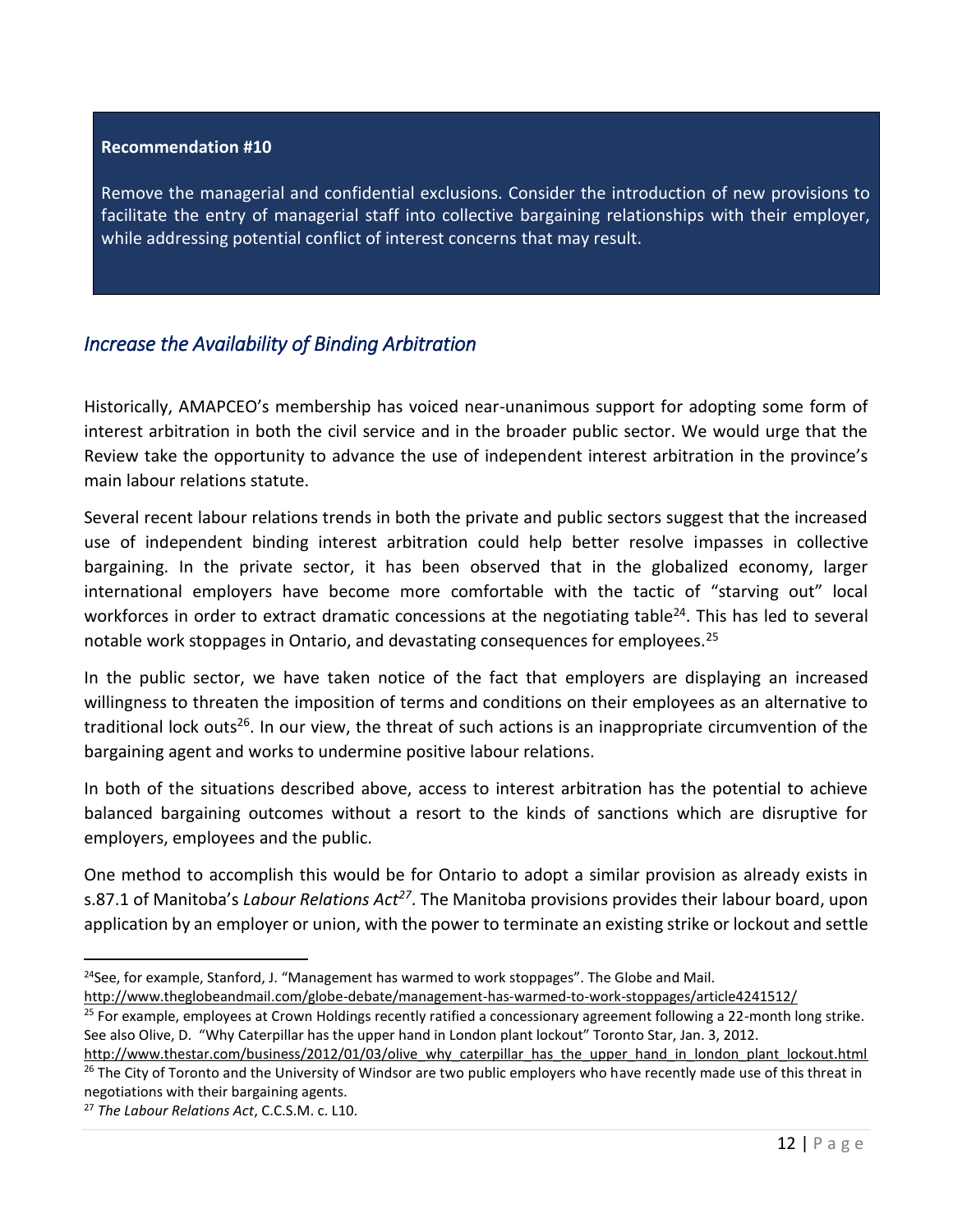the collective agreement, to refer the parties to neutral third party interest arbitration. In Manitoba, such an application can only be made after a work stoppage has been in effect for 60 days and where conciliation has not been successful. Further, the Board will refuse to terminate a work stoppage if the parties are bargaining in good faith and it appears they are likely to conclude a collective agreement within 30 days if they continue bargaining.

A similar provision in Ontario would preserve the system of incentives which are foundational to our longstanding collective bargaining regime. At the same time the risk of hugely lengthy disputes, and their attendant economic and public consequences, would be significantly reduced.

### **Recommendation #11**

The Changing Workplace Review should recommend the adoption of interest arbitration language patterned after s.87.1 of the Manitoba Labour Relations Act.

# <span id="page-13-0"></span>*Mandate Benefits Continuance During Labour Disruptions*

In Ontario, the LRA holds that it is up to a union and employer to make arrangements concerning the continuation of benefits during strike or lockout. This may take the form of an agreement that the Employer will continue to pay their usual share of the premiums for these benefits; in other situations, the union may pay the premiums, but the employer would agree to continue coverage under the existing insurance policy. However, nothing obligates an employer to consent to any type of continuance. Indeed, there may well be a temptation to increase leverage at the bargaining table by ensuring benefit discontinuance.

Generally speaking, the current framework means that unions and employers must engage in distracting and laborious side negotiations concerning the parameters of this benefits continuance. It would significantly simplify the process for both parties—and, frankly, serve as an additional aspect of a balanced approach to labour relations—if the LRA simply legislated that unions must be allowed to assuming carriage of benefits coverage during strike or lockout. The province of Saskatchewan has precisely this language in its *Saskatchewan Employment Act*, at s. 6-36:

### *Benefits during strike or lockout*

*6-36 (1) In this section, "benefit plan" means a medical, dental, disability or life insurance plan or other similar plan.* 

*(2) During a strike or lockout, the union representing striking or locked-out employees in a bargaining unit may tender payments to the employer, or to a person who was, before the strike or lockout, obliged to receive the payment:* 

*(a) in amounts sufficient to continue the employees' membership in a benefit plan; and* 

*(b) on or before the regular due dates of those payments.*